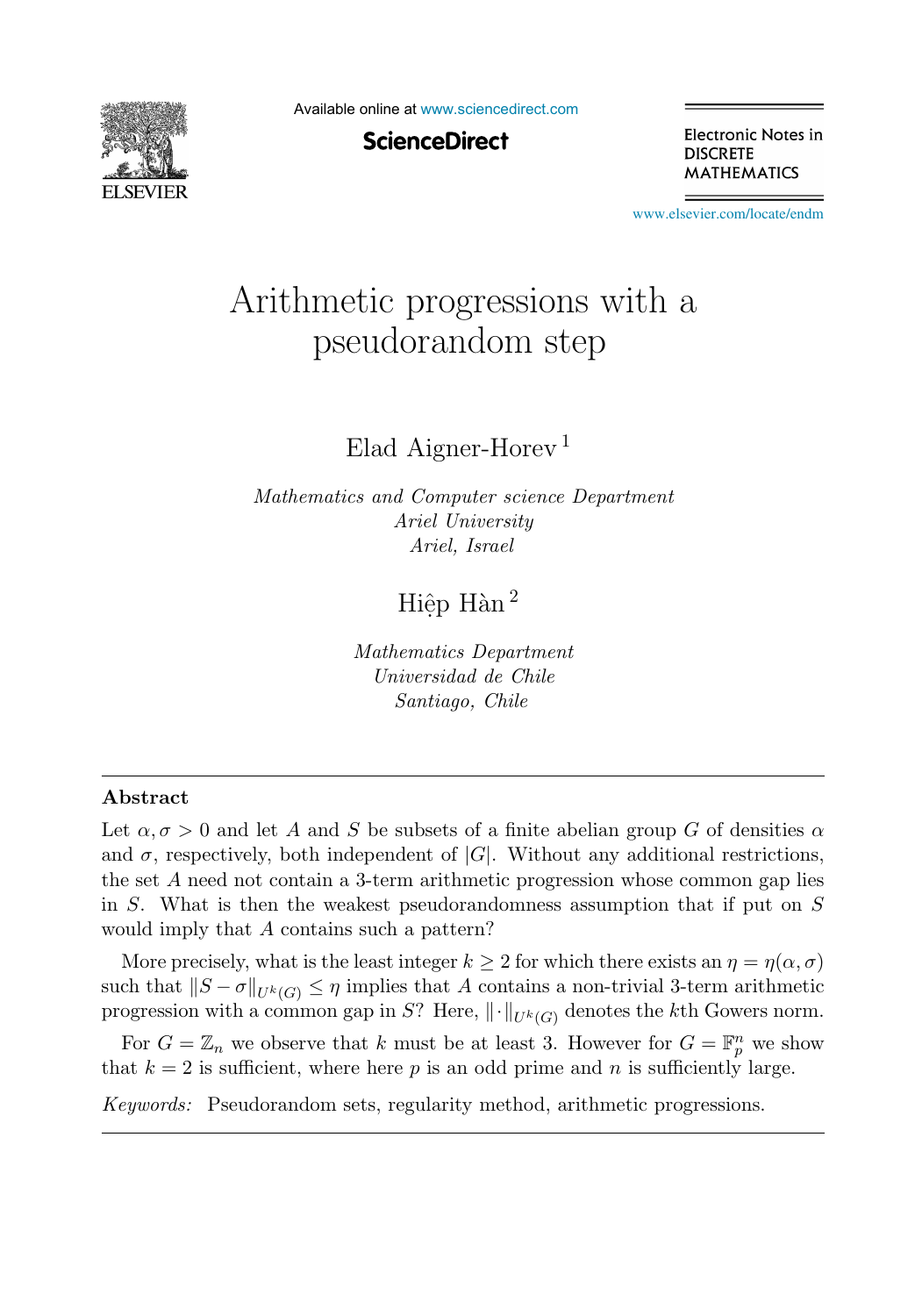## <span id="page-1-0"></span>**1 Introduction**

Given a set  $A \subseteq [n] = \{1, \ldots, n\}$  with positive density (dense, hereafter), an additional set  $S \subseteq [n]$ , and an integer  $k \geq 2$  we may enquire whether A contains a k-term arithmetic progression (kAP, hereafter) whose common gap lies in  $S$  (kSAP, hereafter). The celebrated Szemerédi's Theorem [\[13\]](#page-8-0) addresses the case  $S = [n]$ . Using ergodic methods Bergleson and Leibman [\[1\]](#page-7-0) proved a far reaching generalisation of Szemerédi's Theorem which has come to be known as the *polynomial Szemerédi's Theorem* where the following set S is considered.

**Theorem 1.1** (Polynomial Szemerédi's Theorem [\[1\]](#page-7-0))

For every  $\alpha > 0$  there exists an  $N_0$  such that for all  $N \ge N_0$  the following holds. Let  $A \subseteq [n]$  have density  $\alpha$  and let  $P_1, \ldots, P_k$  be polynomials with integer coefficients all vanishing at zero. Then there exists a  $d \neq 0$  such that A contains the configuration  $x + P_1(d), \ldots, x + P_k(d)$ .

Currently the sole known proof of Theorem 1.1 is the ergodic proof of Bergelson and Leibman. Hence, the qualitative formulation of this result. Without using ergodic methods Green [\[8\]](#page-8-0) established the following.

**Theorem 1.2** (Green [\[8\]](#page-8-0)) There exists a constant c such that any subset of [n] of density at least  $(\log \log n)^{-c}$  contains the configuration  $\{x, x+d_1^2+d_2^2, x+d_1^2+d_2^2, x+d_1^2+d_2^2, x+d_1^2+d_2^2, x+d_1^2+d_2^2, x+d_1^2+d_2^2, x+d_1^2+d_2^2, x+d_1^2+d_2^2, x+d_1^2+d_2^2, x+d_1^2+d_2^2, x+d_1^2+d_2^2, x+d_1^2+d_2^2, x+d_1^2+d_2$  $2d_1^2 + 2d_2^2$  for some integers  $d_1$  and  $d_2$  not both zero.

To date this result of Green is the sole known non-ergodic proof in the direction of Theorem 1.1.

More recently using ergodic methods, Christ [\[2\]](#page-7-0) and separately of him Frantzikinakis and Lesigne [\[3,4\]](#page-7-0), considered the emergence of 3SAPs with S being a random set. Roughly speaking, they establish the following. Let  $A \subseteq [n]$  be dense (*n* sufficiently large) and let  $S \subseteq [n]$  be random and of density  $\gg n^{-1/2}$ . Then, with high probability, A contains a 3SAP.

In this paper, without using ergodic methods, we consider the emergence of 3SAPs in a dense set A in the case that S is dense and pseudorandom to some extent. Requiring that  $S$  is dense is clearly insufficient on its own<sup>3</sup>. Moreover, requiring that S forms a relatively dense subset  $4$  of a random set

<sup>&</sup>lt;sup>1</sup> Email: horev@ariel.ac.il<br><sup>2</sup> Email: han.hiep@googlemail.com

<sup>&</sup>lt;sup>3</sup> Consider:  $A = (\frac{2}{3}n, n]$  and  $S = (\frac{1}{3}n, \frac{2}{3}n]$ .<br><sup>4</sup> We say that a set X is a *relatively de* 

<sup>&</sup>lt;sup>4</sup> We say that a set X is a *relatively dense subset* of a set Y if there exists a  $\delta > 0$ independent of |Y| such that  $|X| \ge \delta |Y|$ .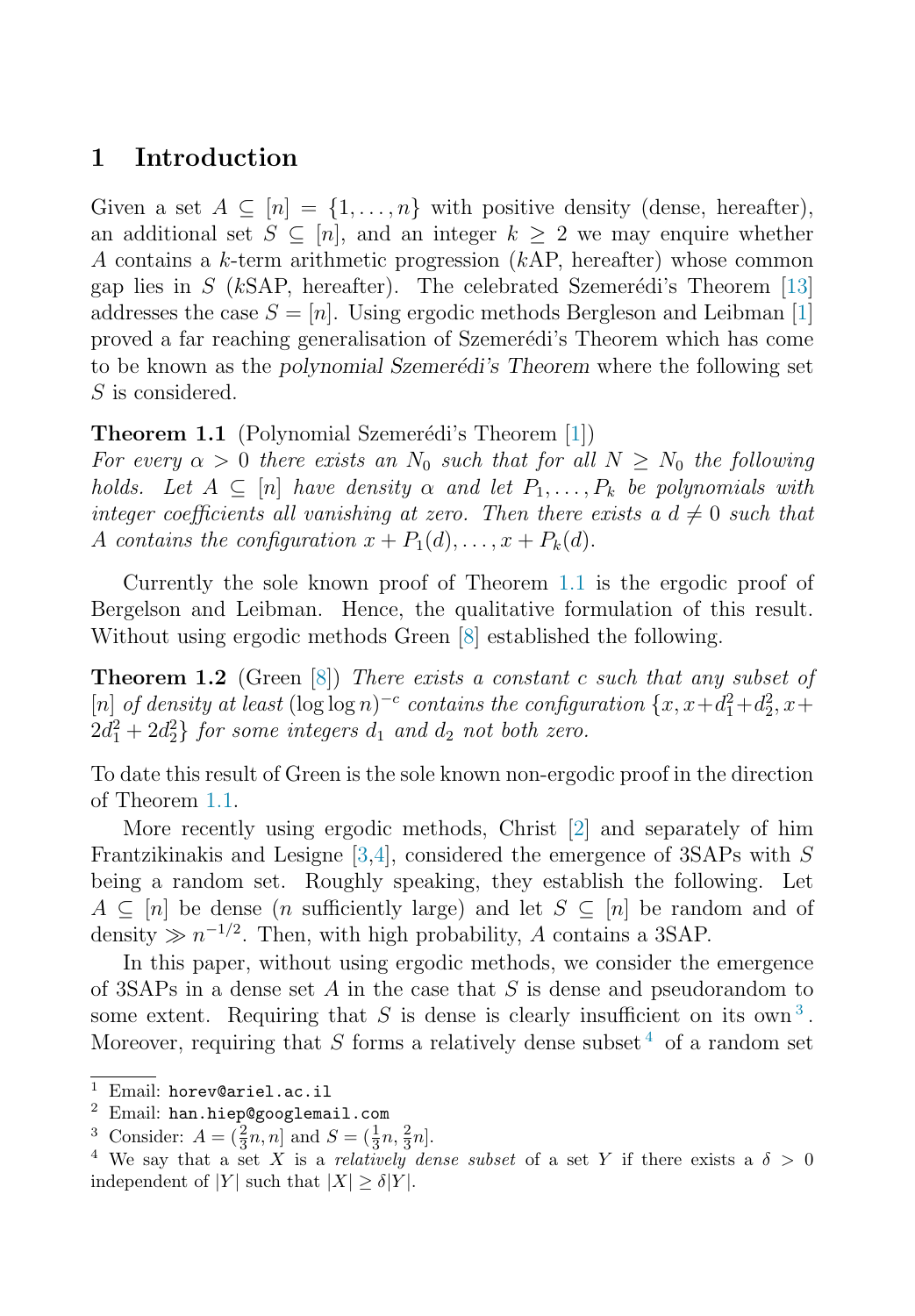<span id="page-2-0"></span>is insufficient as well<sup>5</sup>. In the infinite setting of this problem (i.e.,  $A, S \subseteq \mathbb{Z}$ ), already for the emergence of 2SAPs in A having  $S \cap q\mathbb{Z} \neq \emptyset$ , for every  $q \in \mathbb{Z}$ , is a necessary condition.

This together with the observation that the set of allowed gaps S in Theo-rem [1.2](#page-1-0) is dense in  $[n]$  (see, e.g., [\[14,](#page-8-0) Corollary 4.15] and comments thereafter) suggest that considering the emergence of  $3SAPs$  in a dense set A with S being dense and *adequately pseudorandom* is a natural venue for this problem. Our interest is in quantifying the phrase *adequately pseudorandom*.

**Problem 1.3** Let  $\alpha, \sigma > 0$  and let A and S be subsets of a finite abelian group G of densities  $\alpha$  and  $\sigma$ , respectively, both independent of  $|G|$ . What is the least integer  $k \geq 2$  for which there exists an  $\eta = \eta(\alpha, \sigma)$  such that  $||S - \sigma||_{U^k} \leq \eta$ implies that A contains a non-trivial 3SAP?

Here,  $\|\cdot\|_{U^k}$  denotes the kth Gowers norm [\[14\]](#page-8-0). Using the kth Gowers norm of the balanced function of S, i.e.,  $S - ||S||_{L^1(G)}$ , in order to quantify the pseudorandomness of S follows the traditional definition of pseudorandom sets [\[14\]](#page-8-0).

With the exception that the characteristic function of a set  $X$  is denoted  $X(\cdot)$ , our notation is that of [\[14\]](#page-8-0). Throughout, we write  $x = y \pm d$  to denote that  $x \in |y-d, y+d|$ .

Prior to stating our main result, let us consider Problem 1.3 for sets taken in the group  $\mathbb{Z}_n$ . First, let us consider a simpler problem. Given two sets A and S in  $\mathbb{Z}_n$  how dense can A be if it contains no 2SAPs? Here a 2SAP consists of two points  $x, y \in A$  such that  $x - y \in S$ . This is a generalisation of the well-known Fürstenberg-Sárközy Theorem [\[5,](#page-7-0)[12\]](#page-8-0) in which  $S = \mathbb{Z}_n$  is taken.

Applying the so called *Hoffman bound* [\[11\]](#page-8-0) over the size of the largest independent set in a graph to the undirected Cayley graph generated by S leads to the following result; proof of which we omit.

**Proposition 1.4** Let n be a positive integer, let  $S \subseteq \mathbb{Z}_n$  be symmetric<sup>6</sup>, and let  $A \subseteq \mathbb{Z}_n$ . If A contains no 2SAP, then A has density at most  $||S||_u ||S||_{L^1(\mathbb{Z}_n)}^{-1}$ .

 $5$  Take A to be the even numbers and S to be the intersection of the odd numbers with a dense random set.

<sup>6</sup> A set  $X \subseteq \mathbb{Z}_n$  is called symmetric if  $x \in X \iff x^{-1} \in X$ .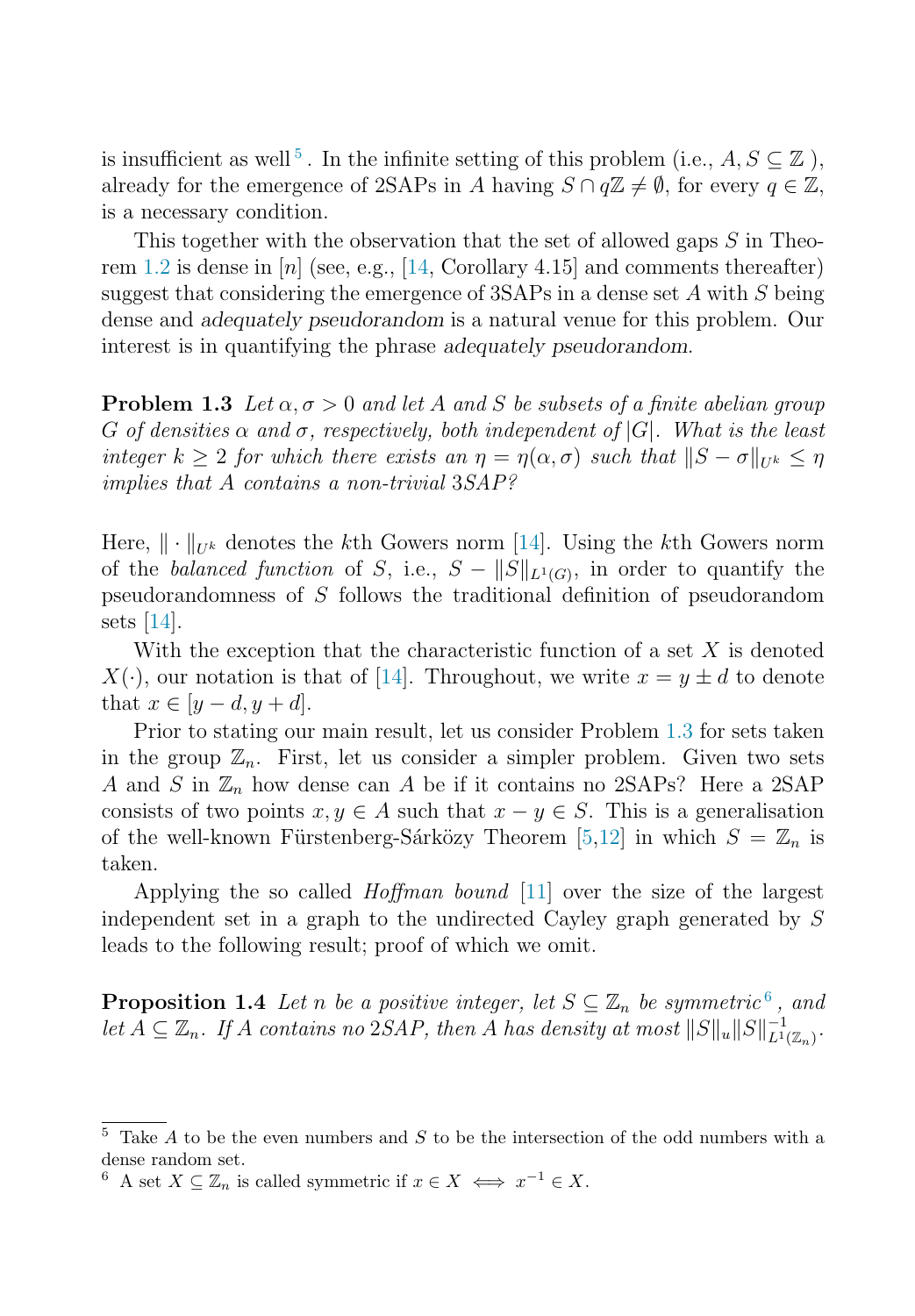<span id="page-3-0"></span>Here,  $||S||_u$  denotes the *linear bias*<sup>7</sup> of S given by

$$
||S||_u = \sup_{\xi \in \widehat{\mathbb{Z}_n} \setminus \{\widehat{0}\}} |\widehat{S}(\xi)| = \sup_{\xi \in \widehat{\mathbb{Z}_n} \setminus \{\widehat{0}\}} \left| \mathbb{E}_{x \in \mathbb{Z}_n} S(x) \overline{\xi(x)} \right|,
$$

where  $\widehat{S} : \widehat{\mathbb{Z}_n} \to \mathbb{C}$  is the Fourier transform of S. For  $S = \mathbb{Z}_n$  Proposition [1.4](#page-2-0) is meaningless and consequently does not imply the Fürstenberg-Sárközy The-orem [\[5,](#page-7-0)[12\]](#page-8-0). However, for dense sets S satisfying  $||S||_u = o(||S||_{L^1(\mathbb{Z}_n)})$  this proposition is meaningful.

Let us now contrast Proposition [1.4](#page-2-0) with the emergence of 3SAPs with respect to two sets A and S both taken in  $\mathbb{Z}_n$ . Here the restriction over the pseudorandomness of S must be more substantial. In particular one must pose a restriction over the  $U^3$  norm of  $S - ||S||_{L^1(\mathbb{Z}_n)}$ , while for 2SAPs a restriction over the  $U^2$  norm of  $S - ||S||_{L^1(\mathbb{Z}_n)}$  was sufficient.

To see this, fix  $\varepsilon$  < 1/10, fix an irrational number  $\vartheta$ , and let n be a sufficiently large integer. Consider the sets  $A = \{x \mod n : ||x^2 \vartheta|| < \varepsilon\} \subset \mathbb{Z}_n$ and  $S = \{d \mod n : ||2d^2\theta|| > 1/2 - \varepsilon\} \subseteq \mathbb{Z}_n$ , where for a real number  $t \in \mathbb{R}$ we write  $||t||$  to denote the distance of t to the integers<sup>8</sup>. Both A and S are dense and pseudorandom in the sense that  $||A||_u = o(|A|)$  and  $||S||_u = o(|S|)$ see e.g. [\[7,](#page-7-0) pp. 9 – 10]. Nevertheless, A contains no 3SAPs. Indeed, let us assume, towards contradiction, that  $(x, x + d, x + 2d)$  is a 3SAP in A (so that,  $d \in S$ ). Then

$$
\| - 2(x+d)^2 \vartheta \| = \| 2(x+d)^2 \vartheta \| \le 2 \| (x+d)^2 \vartheta \| < 2\varepsilon.
$$

Observe that

$$
||2d^2\theta|| = ||(x^2 - 2(x+d)^2 + (x+2d)^2)\theta|| < 4\varepsilon
$$

contradicting the assumption that  $d \in S$  and satisfying  $||2d^2\theta|| > 1/2 - \varepsilon$ .

Our main result is the resolution of Problem [1.3](#page-2-0) for sets taken in the group  $\mathbb{F}_p^n$  where p is an odd prime and n is sufficiently large. We state this next.

**Theorem 1.5** Let p be an odd prime. For every  $\alpha > 0$  and  $\sigma > 0$  there exist an  $\eta > 0$  a  $C > 0$ , and an integer  $n_0 > 0$  such that for every integer  $n \geq n_0$ the following holds.

Let A and S be subsets of  $\mathbb{F}_p^n$  of densities  $\alpha$  and  $\sigma$ , respectively, such that  $||S||_u \leq \eta \sigma$ . Then A contains at least  $C|S|p^n$  3SAPs.

 $\overline{7}$  The linear bias of a set S is essentially equivalent to the  $U^2$  norm of the balanced function of  $S$  [\[14\]](#page-8-0).

<sup>&</sup>lt;sup>8</sup> That is  $||t|| = \min\{\{t\}, 1 - \{t\}\}\$ , where  $\{t\}$  is the fractional part of t.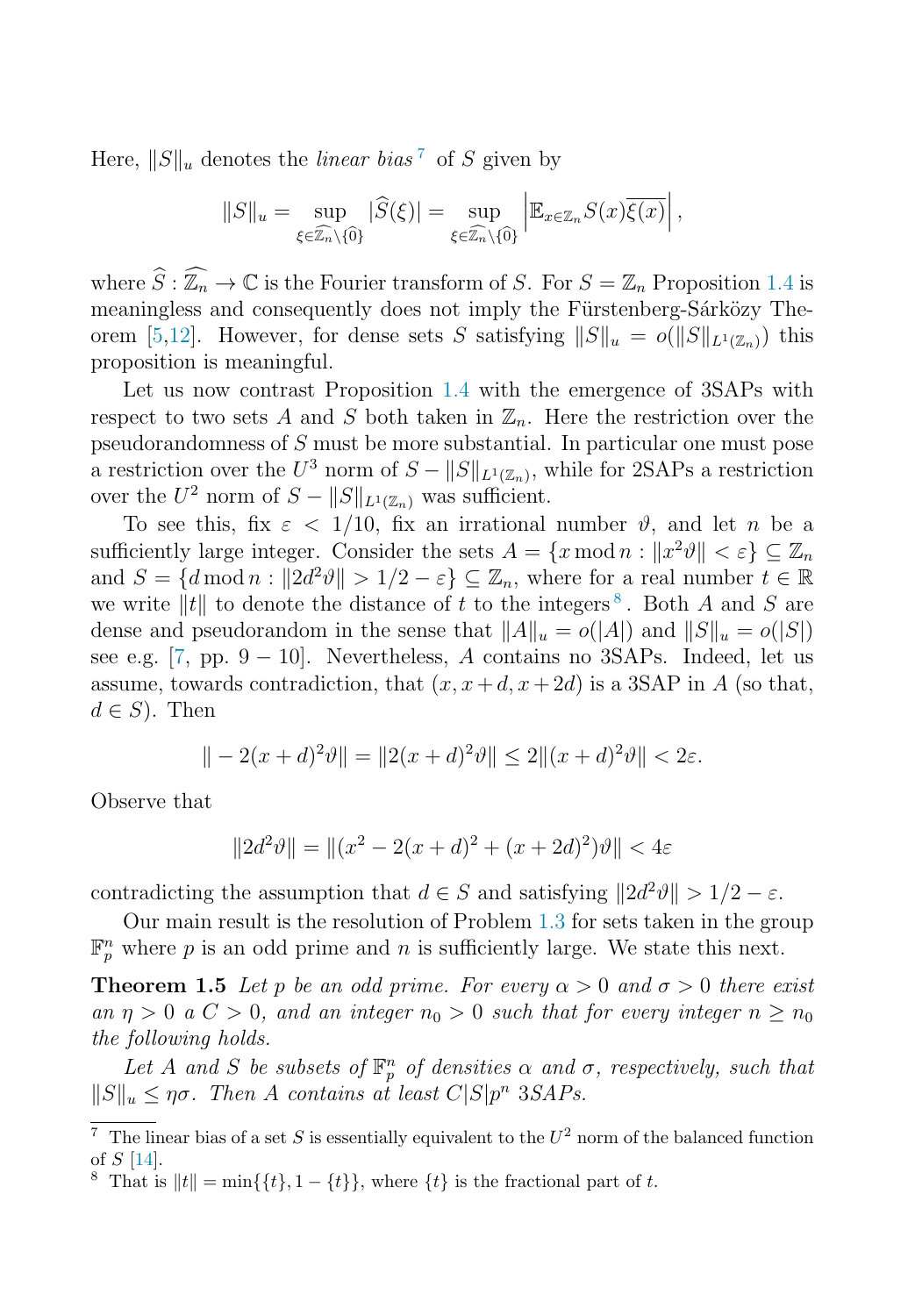<span id="page-4-0"></span>Our proof of Theorem [1.5](#page-3-0) relies on three results that are used in conjunction. The first is the so called arithmetic regularity lemma established by Green and Tao [\[10\]](#page-8-0). For our purposes the variant of this lemma found in [\[9\]](#page-8-0) will be sufficient. This is presented in Section 2. The second result is a Generalised von Neumann type lemma that fits for 3SAPs. This is presented in Section [3.](#page-5-0) The third, is a lemma for counting 3SAPs along certain structured functions and is presented in Section [4.](#page-6-0) Finally, a sketch of our proof of Theorem [1.5](#page-3-0) is presented in Section [5.](#page-6-0)

#### **2 An arithmetic regularity lemma**

The aim of this section is to state Theorem [2.2](#page-5-0) [\[9\]](#page-8-0). For a  $\sigma$ -algebra  $\mathcal{B}$  of  $\mathbb{F}_p^n$ and  $x \in \mathbb{F}_p^n$ , we write  $\mathcal{B}(x)$  to denote the atom of  $\mathcal B$  containing x. Given  $f: \mathbb{F}_p^n \to \mathbb{C}^r$  we write

$$
\mathbb{E}\left(f|\mathcal{B}\right)(x) = \mathbb{E}_{\mathcal{B}(x)}f = \frac{1}{|\mathcal{B}(x)|} \sum_{y \in \mathcal{B}(x)} f(y)
$$

to denote the average of f over the atom of  $\mathcal B$  containing x.

Let  $f_1, \ldots, f_k \in \mathbb{C}^{\mathbb{F}_p^n}$  be functions of the form  $\mathbb{F}_p^n \to \mathbb{C}$ . A  $\sigma$ -algebra of  $\mathbb{F}_p^n$  with each of its atoms of the form  $\{x \in \mathbb{F}_p^n : f_1(x) = z_1, \ldots, f_k(x) = z_k\},\$ where  $z_1, \ldots, z_k \in \mathbb{C}$ , is called a *factor* of  $\mathbb{F}_p^n$ . A factor of  $\mathbb{F}_p^n$  each of whose atoms has the form  $\{x \in \mathbb{F}_p^n : (r_1^Tx, \ldots, r_k^Tx) = a\}$  where  $r_1, \ldots, r_k \in \mathbb{F}_p^n$  and  $a \in \mathbb{F}_p^k$  is called a *linear factor of complexity*  $k$  and we say that this linear  $a \in \mathbb{F}_p^k$  is called a *linear factor of complexity* k, and we say that this linear factor is *generated* by  $r_1, \ldots, r_k$ .

**Definition 2.1** Let  $r_1, \ldots, r_{d_1} \in \mathbb{F}_p^n$  and let  $M_1, \ldots, M_{d_2}$  be symmetric  $n \times n$ <br>metrics such  $\mathbb{F}_p$ . Let  $P$  be the linear factor generated by  $p$ , and let matrices over  $\mathbb{F}_p$ . Let  $\mathcal{B}_1$  be the linear factor generated by  $r_1,\ldots,r_{d_1}$ , and let  $\mathcal{B}_2$  be the factor generated <sup>9</sup> by the quadratic forms  $x^TM_1x, \ldots, x^TM_{d_2}x$  and the linear forms  $r_1^{\mathrm{T}}x, \ldots, r_{d_1}^{\mathrm{T}}x$ . The pair  $(\mathcal{B}_1, \mathcal{B}_2)$  is called a *quadratic factor*<br>of complexity  $(d, d)$ of complexity  $(d_1, d_2)$ .

Let  $(\mathcal{B}_1, \mathcal{B}_2)$  be a quadratic factor of complexity  $(d_1, d_2)$ . The atoms of  $\mathcal{B}_1$ are indexed using the elements of  $\mathbb{F}_p^{d_1}$ . The atoms of  $\mathcal{B}_2$  are indexed using the

$$
\{x \in \mathbb{F}_p^n : r_1^{\mathrm{T}} x = c_1, \dots, r_{d_1}^{\mathrm{T}} x = c_{d_1} \text{ and } x^{\mathrm{T}} M_1 x = z_1, \dots, x^{\mathrm{T}} M_{d_2} x = z_{d_2}\},\
$$

where  $(r_1, ..., r_{d_1}) \in \mathbb{F}_p^{d_1}$  and  $(z_1, ..., z_{d_2}) \in \mathbb{F}_p^{d_2}$ .

<sup>&</sup>lt;sup>9</sup> The atoms of  $\mathcal{B}_2$  have the form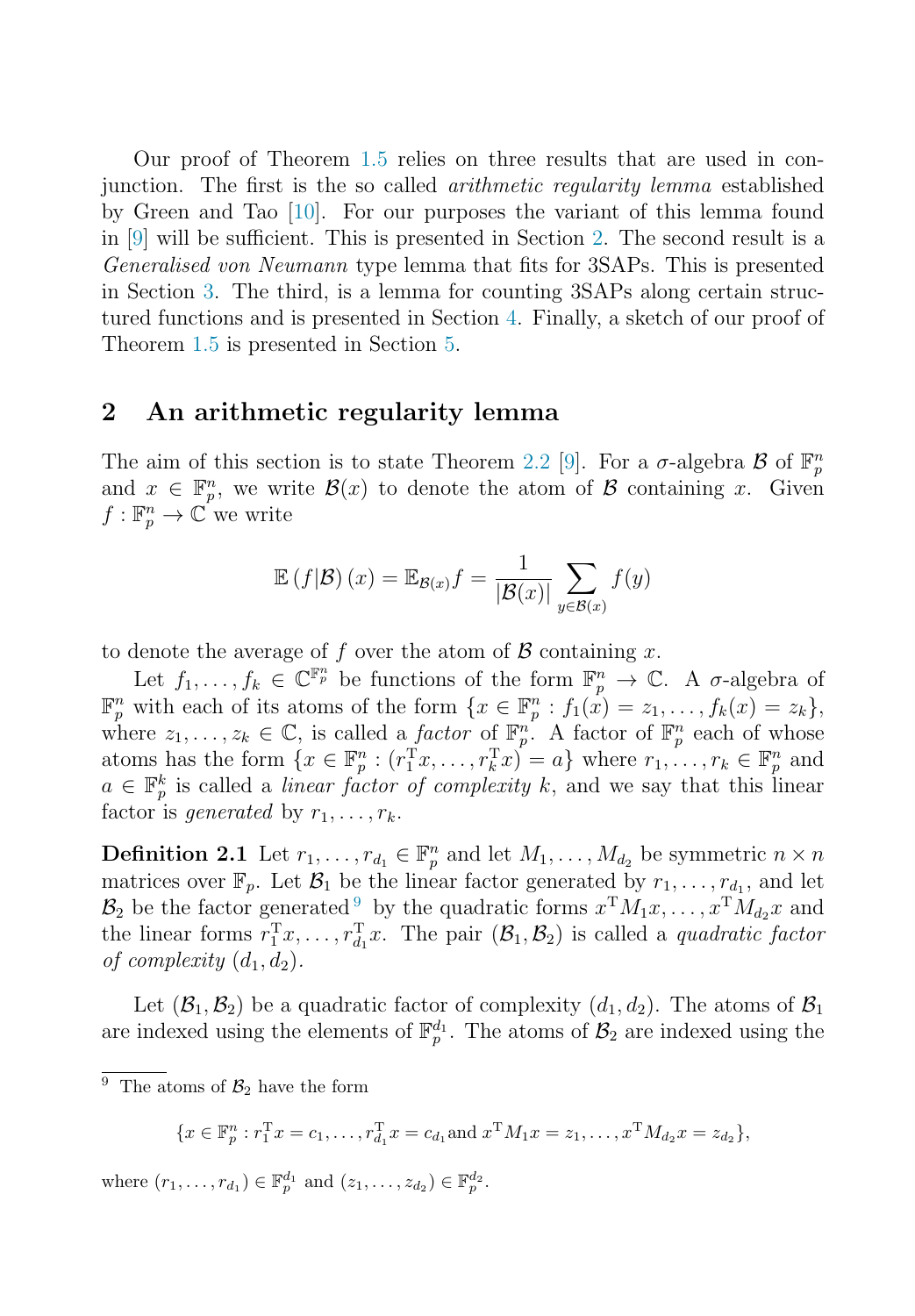<span id="page-5-0"></span>elements of  $\mathbb{F}_p^{d_1} \times \mathbb{F}_p^{d_2}$ . We map an  $x \in \mathbb{F}_p^n$  to the pair

$$
(\Gamma(x), \Phi(x)) = ((r_1^{\mathrm{T}} x, \dots, r_{d_1}^{\mathrm{T}} x), (x^{\mathrm{T}} M_1 x, \dots, x^{\mathrm{T}} M_{d_2} x)) \in \mathbb{F}_p^{d_1} \times \mathbb{F}_p^{d_2},
$$

so that  $(\Gamma(x), \Phi(x))$  is the atom of the quadratic factor containing x.

We write  $rkM$  to denote the rank of a matrix  $M$ . A quadratic factor of complexity  $(d_1, d_2)$  satisfying  $rk (\lambda_1 M_1 + \cdots + \lambda_{d_2} M_{d_2}) \geq r$  for any  $\lambda_1,\ldots,\lambda_{d_2} \in \mathbb{F}_p$  not all zero, where  $M_1,\ldots,M_{d_2}$  are the symmetric matrices involved in its generation, is said to have rank at least r.

**Theorem 2.2** ([\[9,](#page-8-0) Proposition 3.12], [\[6,](#page-7-0) Theorem 3.5])

For every real  $\delta > 0$  and every two growth functions  $\omega_{\rm rk}, \omega_{\rm uni} : \mathbb{R}_+ \to \mathbb{R}_+$ (which may be independent of  $\delta$ ) there exists an  $n_0$  such that for every integer  $n \geq n_0$  the following holds.

For every function  $f : \mathbb{F}_p^n \to [-1,1]$  there exists a constant  $d_0$ , a quadratic<br>ten  $(P, P)$  and a deconnecition  $f = f + f + f$  estisting the fall factor  $(\mathcal{B}_1, \mathcal{B}_2)$ , and a decomposition  $f = f_{str} + f_{uni} + f_{neg}$  satisfying the following terms.

- (i) The complexity of  $(\mathcal{B}_1, \mathcal{B}_2)$  is at most  $(d_1, d_2)$  where  $d_1, d_2 \leq d_0$ ;
- (ii) the rank of  $(\mathcal{B}_1, \mathcal{B}_2)$  is at least  $\omega_{\rm rk}(d_1 + d_2)$ ;
- $(iii)$  and

 $f_{\rm str} = \mathbb{E}(f|\mathcal{B}_2), \ \ \|f_{\rm neg}\|_{L^2(\mathbb{F}_p^n)} \leq \delta, \ \ and \ \ \|f_{\rm uni}\|_{U^3(\mathbb{F}_p^n)} \leq 1/\omega_{\rm uni}(d_1+d_2).$ 

#### **3 A generalised von Neumann type lemma**

The aim of this section is to state a generalised von Neumann type lemma for  $k$ SAPs with respect to two sets A and S taken in an arbitrary finite abelian group G. Proof of this is omitted.

Given  $S \subseteq G$  with  $\sigma = ||S||_{L^1(G)}$  set

$$
\mu_S(x) = S(x) \left( \mathbb{E}_{x \in G} S(x) \right)^{-1} = S(x) / \sigma,
$$

**Lemma 3.1** Let  $k \geq 3$  be an integer, let  $\mathcal{F} = \{f_1, \ldots, f_k\}$  be a collection of complex valued functions over G, let  $S \subseteq G$ , and fix  $g \in \mathcal{F}$ . If  $||f||_{\infty} \leq 1$  for each  $f \in \mathcal{F} \setminus \{g\}$ , then

$$
|\mathbb{E}_{x \in G, d \in G} f_1(x) \cdots f_k(x + (k-1)d)\mu_S(d)| \le
$$

$$
\left( \|S\|_{L^1(G)}^2 + \|S\|_u \|S\|_{L^1(G)} \right)^{1/2^{k-1}} \|g\|_{U^k(G)} \|S\|_{L^1(G)}^{-1} \tag{1}
$$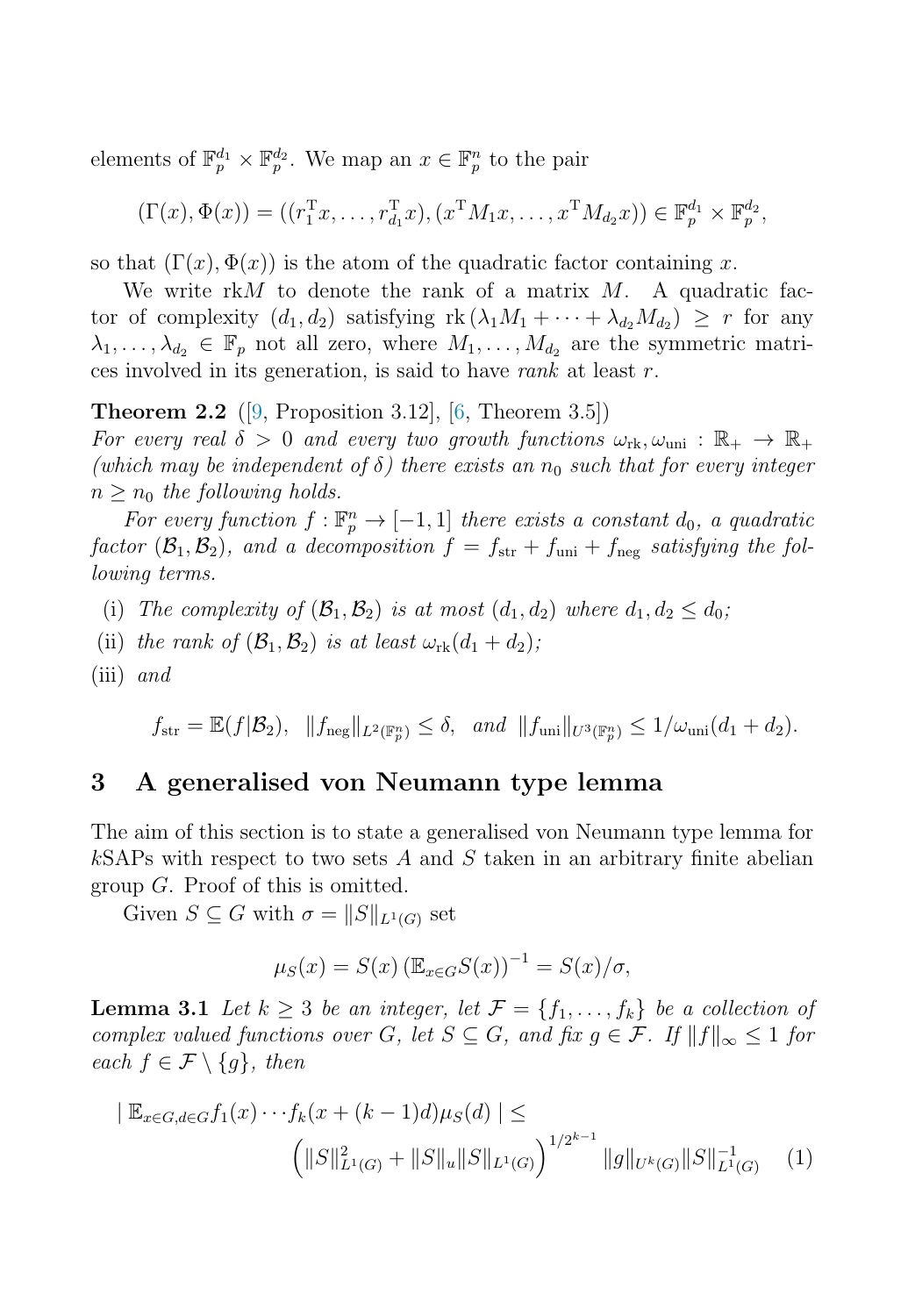#### <span id="page-6-0"></span>**4 Counting** 3**SAPs over atoms of quadratic factors**

The aim of this section is to state Lemma 4.2 proof of which is omitted. Roughly speaking, this lemma estimates the number of 3SAPs with respect to a function of the form of  $f_{\text{str}}$  (see Section [2\)](#page-4-0).

**Definition 4.1** Let  $S \subseteq \mathbb{F}_p^n$ , and let  $(\mathcal{B}_1, \mathcal{B}_2)$  be a quadratic factor of  $\mathbb{F}_p^n$  of complexity at most  $(d_1, d_2)$ . A quadruple of atoms  $((a^{(0)}, b^{(0)}, (a^{(1)}, b^{(1)}, (a^{(2)}, b^{(2)}, (a^{(3)}, b^{(3)}))$  satisfying

$$
(a^{(0)}, a^{(1)}, a^{(2)}, a^{(3)})
$$
 is a  $4\Gamma(S)AP$  in  $\mathbb{F}_p^{d_1}$ ,

and

$$
b^{(0)} - 3b^{(1)} + 3b^{(2)} - b^{(3)} = 0
$$

is called *viable*, where  $\Gamma$  is as in Section [2](#page-4-0) and  $\Gamma(S)$  is the image of S under  $\Gamma$ .

Given a viable quadruple, the following lemma estimates the number of 3SAPs contained within the first three atoms of the quadruple. The need for viable quadruples is too technical to be motivated in this short note.

**Lemma 4.2** Let  $S \subseteq \mathbb{F}_p^n$ , let  $(\mathcal{B}_1, \mathcal{B}_2)$  be a quadratic factor of  $\mathbb{F}_p^n$  of rank at least r and complexity at most  $(d_1, d_2)$ , let  $((a^{(0)}, b^{(0)}, (a^{(1)}, b^{(1)}, (a^{(2)}, b^{(2)}, (a^{(3)}, b^{(3)})))$ be viable, and let

$$
X = \{(x, d) \in \mathbb{F}_p^n \times S : x + jd \in (a^{(j)}, b^{(j)}), 0 \le j \le 2\}
$$

denote the set of 3SAPs found within the first three atoms of the quadruple. Then,

$$
|X| = \left[ p^{-2d_1 - 3d_2} \pm \left( ||S||_u ||S||_{L^1(\mathbb{F}_p^n)}^{-1} + 4p^{-r/2} \right) \right] p^n |S|.
$$

## **5 Sketch of our proof of Theorem [1.5](#page-3-0)**

Given  $A, S, \alpha$ , and  $\sigma$  as in Theorem [1.5](#page-3-0) we show that

$$
\mathbb{E}_{x,d\in\mathbb{F}_p^n} A(x)A(x+d)A(x+2d)\mu_S(d) \ge \alpha^4/2^6,
$$

where  $\mu_S(x) = S(x) \|S\|_{L^1(\mathbb{F}_p^n)}^{-1}$ .

Roughly speaking, we apply Theorem [2.2](#page-5-0) and obtain a decomposition  $A =$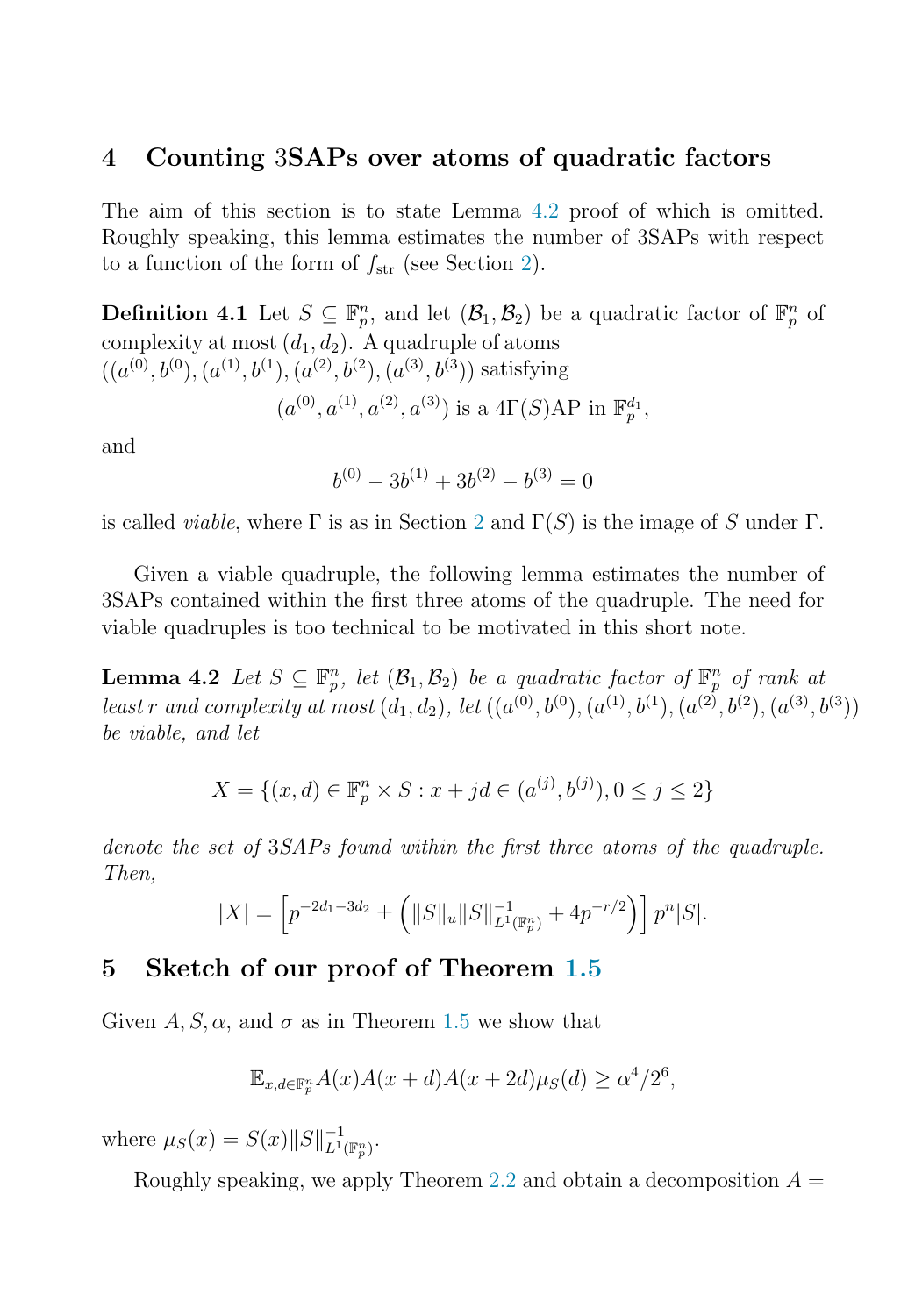<span id="page-7-0"></span> $f_{\text{str}} + f_{\text{uni}} + f_{\text{neg}}$  and consequently obtain

$$
|\mathbb{E}_{x,d \in \mathbb{F}_p^n} A(x) A(x + d) A(x + 2d) \mu_S(d)| =
$$
  
\n
$$
|\mathbb{E}_{x,d \in \mathbb{F}_p^n} f_{\text{str}}(x) f_{\text{str}}(x + d) f_{\text{str}}(x + 2d) \mu_S(d)|
$$
  
\n
$$
\pm |\mathbb{E}_{x,d \in \mathbb{F}_p^n} f_{\text{neg}}(x) A(x + d) A(x + 2d) \mu_S(d)|
$$
  
\n
$$
\pm |\mathbb{E}_{x,d \in \mathbb{F}_p^n} f_{\text{uni}}(x) A(x + d) A(x + 2d) \mu_S(d)|
$$
  
\n
$$
\pm |\mathbb{E}_{x,d \in \mathbb{F}_p^n} f_{\text{str}}(x) f_{\text{neg}}(x + d) A(x + 2d) \mu_S(d)|
$$
  
\n
$$
\pm |\mathbb{E}_{x,d \in \mathbb{F}_p^n} f_{\text{str}}(x) f_{\text{uni}}(x + d) A(x + 2d) \mu_S(d)|
$$
  
\n
$$
\pm |\mathbb{E}_{x,d \in \mathbb{F}_p^n} f_{\text{str}}(x) f_{\text{str}}(x + d) f_{\text{neg}}(x + 2d) \mu_S(d)|
$$
  
\n
$$
\pm |\mathbb{E}_{x,d \in \mathbb{F}_p^n} f_{\text{str}}(x) f_{\text{str}}(x + d) f_{\text{uni}}(x + 2d) \mu_S(d)|.
$$

The terms involving  $f_{\text{neg}}$  are bounded using the assumption that  $||f_{\text{neg}}||_{L^2(\mathbb{F}_n^n)}$ is small (see Theorem [2.2\)](#page-5-0). The terms involving  $f_{\text{uni}}$  are bounded using [\(1\)](#page-5-0) and the assumption that  $f_{\text{uni}}$  is pseudorandom (see Theorem [2.2\)](#page-5-0). A lower bound for the main term involving only occurrences of  $f_{\text{str}}$  is obtained through Lemma [4.2](#page-6-0) and is consequently shown to dominate all other terms.

### **References**

- [1] Bergelson, V. and A. Leibman, *Polynomial extensions of van der Waerden's and Szemer´edi's theorems*, J. Amer. Math. Soc. **9** (1996), pp. 725–753.
- [2] Christ, M., *On random multilinear operator inequalities* (2011).
- [3] Frantzikinakis, N., E. Lesigne and M. Wierdl, *Random sequences and pointwise convergence of multiple ergodic averages*, Indiana Univ. Math. J. **61** (2012), pp. 585–617.
- [4] Frantzikinakis, N., E. Lesigne and M. Wierdl, *Random differences in Szemerédi's theorem and related results* (2013).
- [5] Fürstenberg, H., "Recurrence in ergodic theory and combinatorial number theory," Princeton University Press, Princeton, N.J., 1981, xi+203 pp., m. B. Porter Lectures.
- [6] Gowers, W. T. and J. Wolf, *The true complexity of a system of linear equations*, Proc. Lond. Math. Soc. (3) **100** (2010), pp. 155–176.
- [7] Granville, A. and Z. Rudnick, editors, "Equidistribution in number theory, an introduction," NATO Science Series II: Mathematics, Physics and Chemistry **237**, Springer, Dordrecht, 2007.